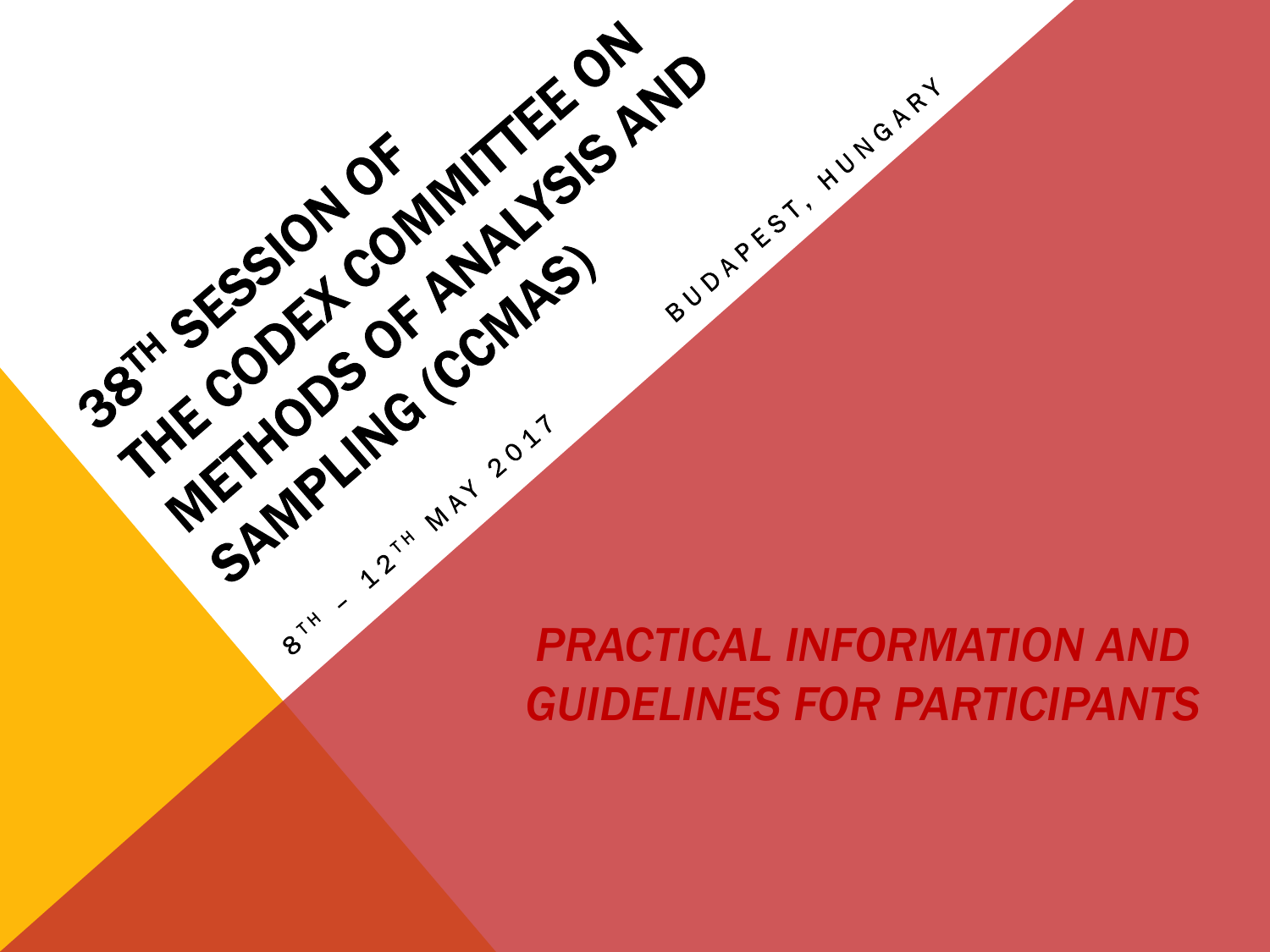## **1. VENUE OF THE SESSION**

# **VENUE:** DANUBIUS HOTEL HELIA H-1133 KÁRPÁT U. 62-64., BUDAPEST, HUNGARY **CONFERENCE ROOM: HELIA (FLOOR ,,C")**

(Also the venue of the physical working group meetings)

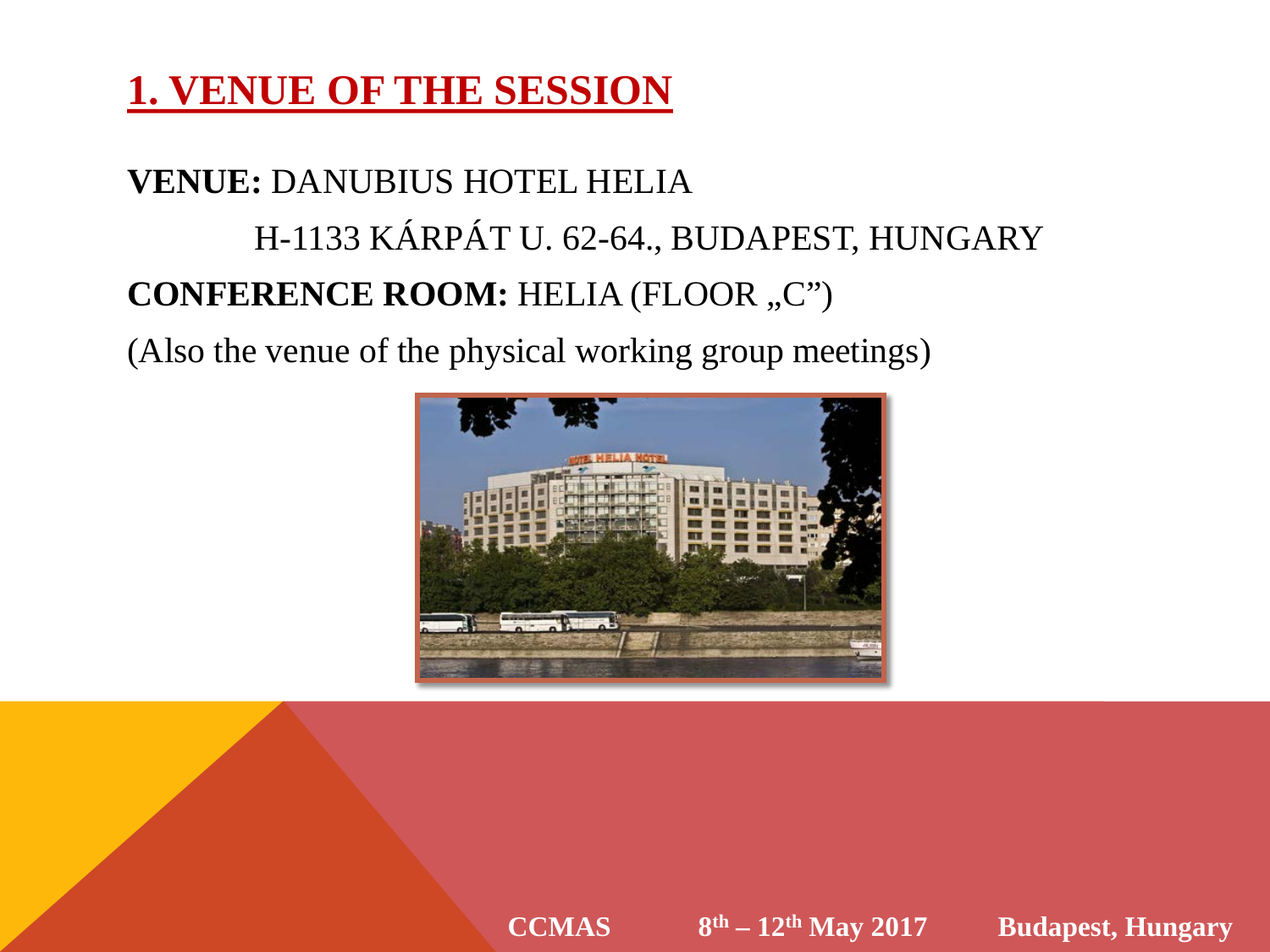## **2. HOST INSTITUTION - SECRETARIAT**

#### **National Food Chain Safety Office**

Address: H-1024 Budapest, Keleti K. u. 24.

Phone: +36 1 368 8815

E-mail: [hu-codexcp@nebih.gov.hu](mailto:hu-codexcp@nebih.gov.hu)

Web: <http://portal.nebih.gov.hu/>

 Codex related information may be accessed at: <http://www.codexalimentarius.org/meetings-reports/en/> <http://portal.nebih.gov.hu/ccmas> <http://elelmiszerlanc.kormany.hu/codex>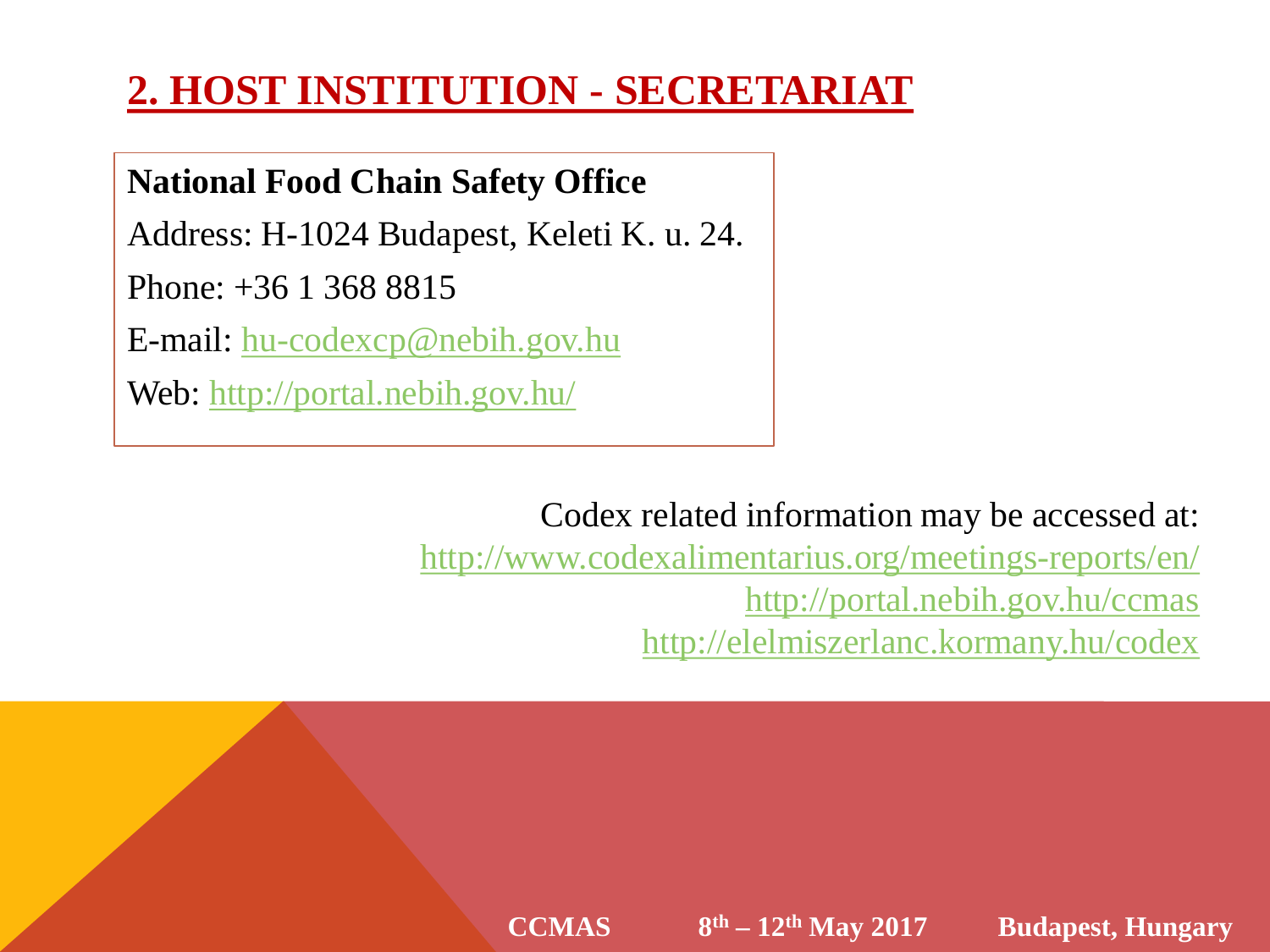## **3. REGISTRATION**

### • **Advance registration**

The participants of the meeting should provide the information (names, official titles and addresses) through the online registration system by accessing the following link:

[http://www.codexalimentarius.org/registration/en.](http://www.codexalimentarius.org/registration/en)

Login and password for the online registration have been provided to all Codex Members and Observers. If the login and password have not been received, please contact codex @fao.org.

In case of technical difficulty the registration may also be sent to the Hungarian Codex Contact Point directly [\(hu-codexcp@nebih.gov.hu](mailto:hu-codexcp@nebih.gov.hu)).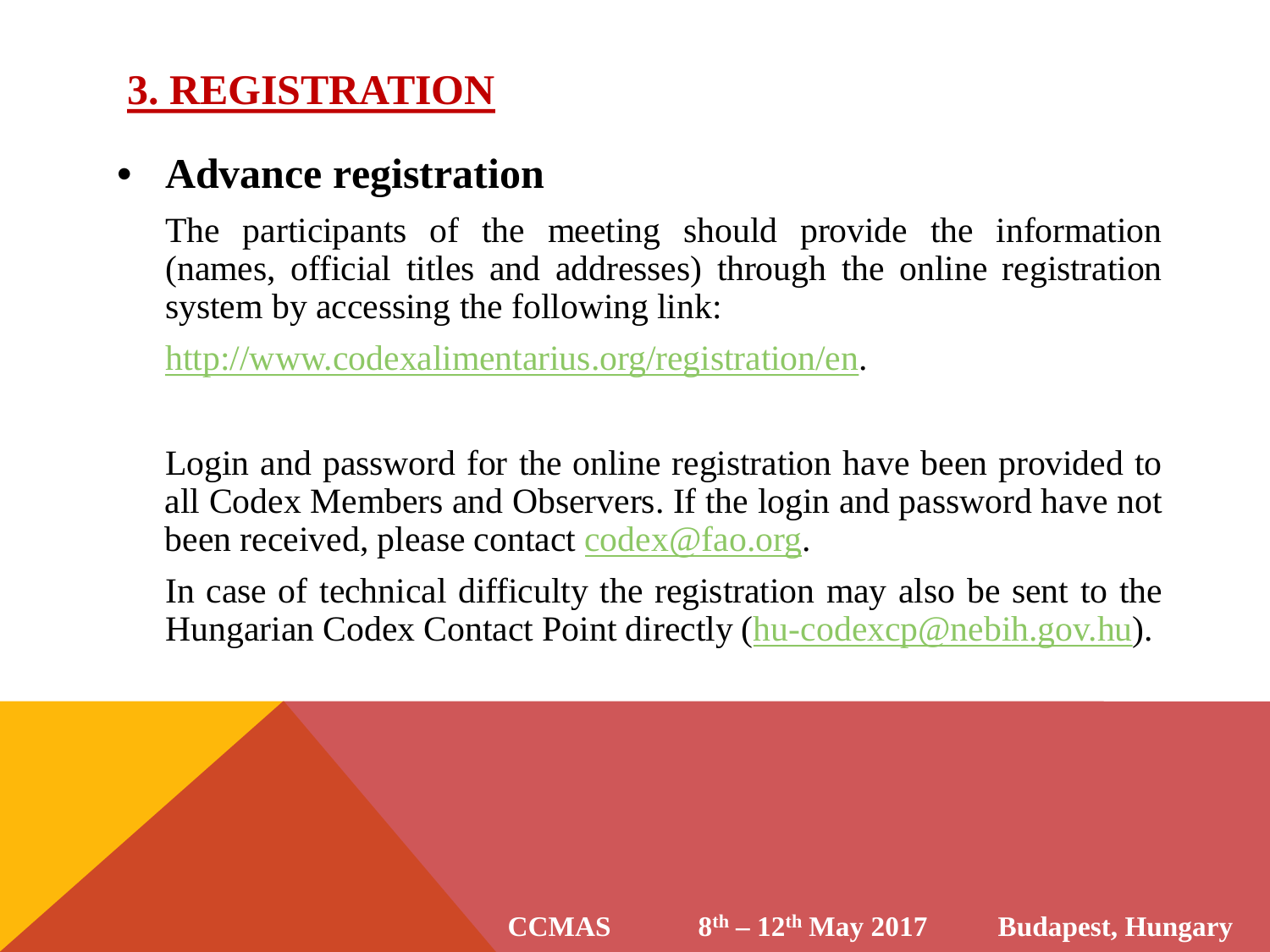## **3. REGISTRATION**

i

#### • **Registration at the meeting and working group sessions** Registration facilities will be located at the conference room and will be opened on **Monday, May 8 at 9:00.**

Registration is also available at the day of the *Physical working group on review and update of CODEX STAN 234-1999* that will be held on **Sunday, May 7** at **9:00** and the *Endorsement of methods of analysis and sampling* on **Sunday, May 7** at **14:00**.

Participants will receive their identification badges and all necessary organizational information at the time of registration. It will be required to carry your identification badge visible during the whole meeting.

*Delegates are advised to bring computers and, if they prefer to use, hard copies of the working documents, as due to protection of the environment, previously published documents will not be printed at the venue.*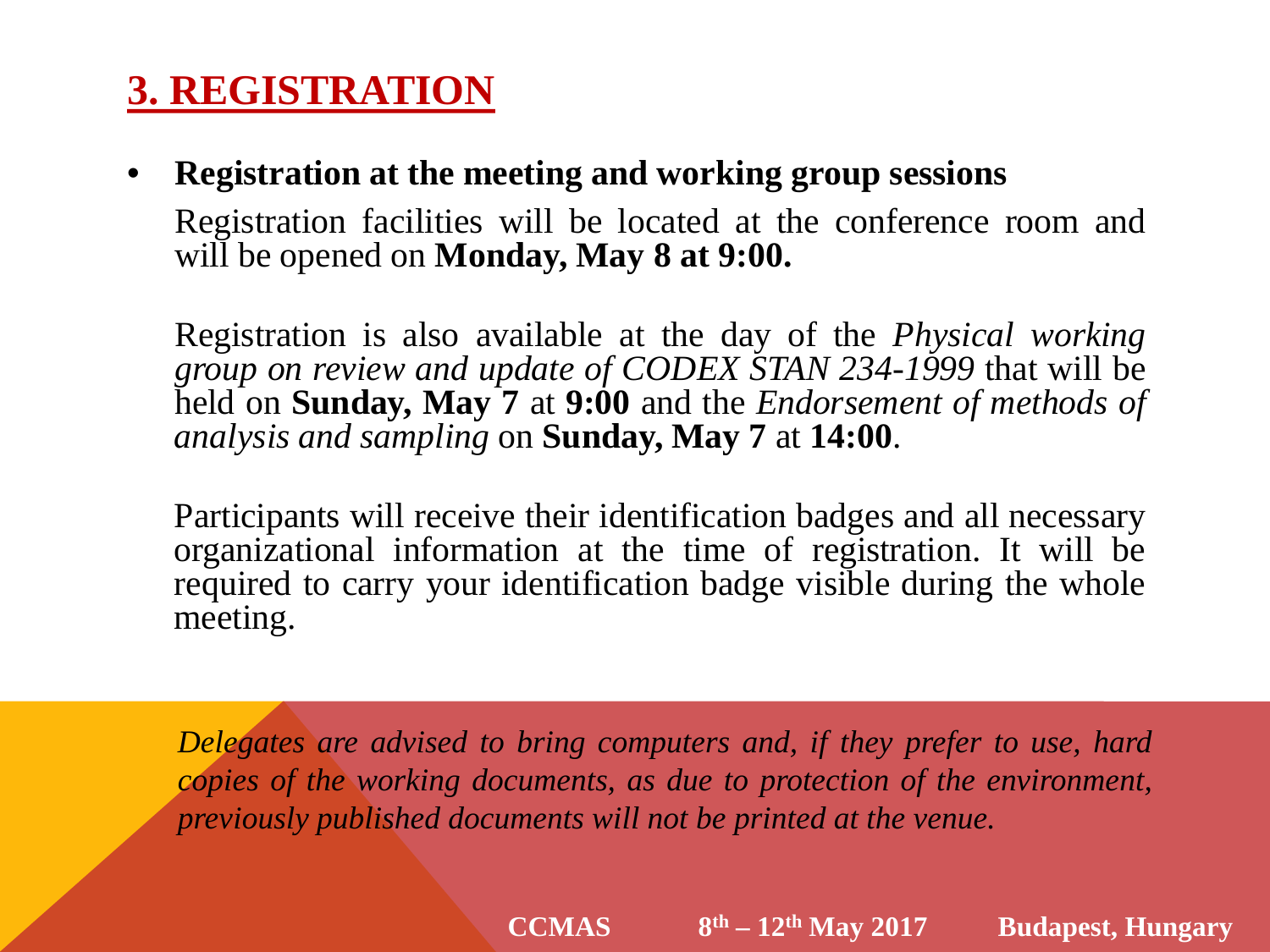# **4. TRANSLATION AND INTERPRETATION SERVICES**

The 38th CCMAS meeting will be conducted in **English**, **French** and **Spanish**.

Simultaneous interpretation will be provided in these languages during the session.

Please be informed that on Sunday during the working group sessions interpretation will not be provided. The language of the working group meetings will be conducted in English.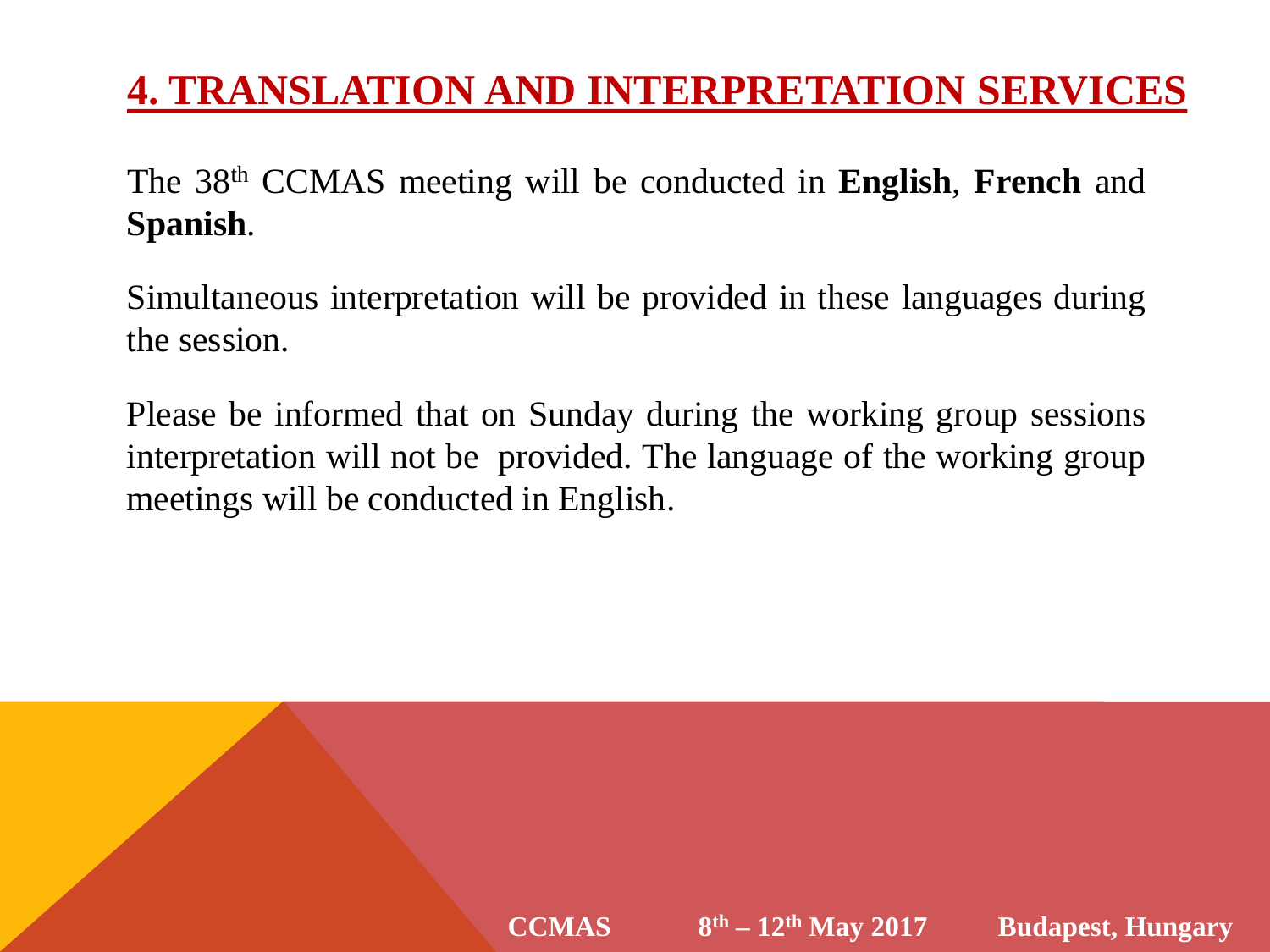# **5. ACCOMMODATION**

The organizers do not provide accommodation for participants.

Participants should make their own arrangements, special Conference rate is available at the venue of the conference:

## **Danubius Hotel Helia**

Address: H-1133, Kárpát utca 62-64., Budapest, Hungary

Phone: +36-1-889-5800

Website:<http://www.danubiushotels.com/helia>

GPS Coordinates:  $N$  [47°31'32"](http://www.danubiushotels.com/) E 19°3'21,

Online registration for accomodation is available:





 $\overline{a}$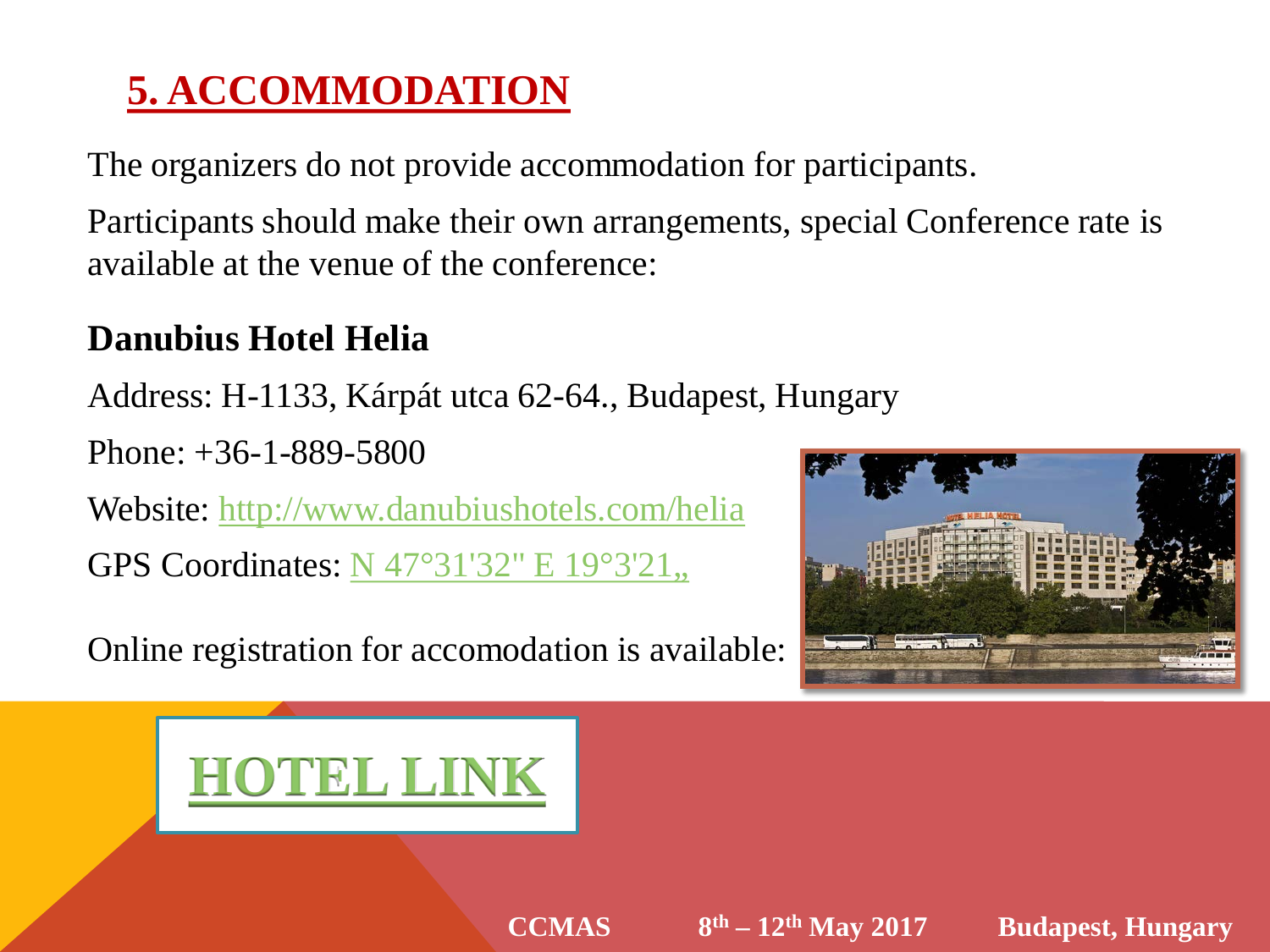# **5. ACCOMMODATION**

The venue is a conference hotel with spa and wellness complex on the bank of the Danube, opposite to Margaret Island.

- 26 km from Liszt Ferenc International Airport, BUD
- 2 km from Western Railway Station (Nyugati Pályaudvar)
- 9 km from Eastern Railway Station (Keleti Pályaudvar)
- 3 km from the city centre

Ī

#### **Special Conference rate is available until 7 April 2017:**

| <b>Single room:</b> | EUR $90, -/$ night         |
|---------------------|----------------------------|
| Double room:        | $EUR 100, -/night$         |
| <b>Danube view:</b> | $+EUR$ 15, $-$ /room/night |

*Prices include buffet breakfast, free WiFi in the entire hotel, taxes (VAT 18%, local tax 4%), the use of the spa facilities (indoor pools, thermal bath, jacuzzi, sauna, steam room) and Danubius Premier Fitness.*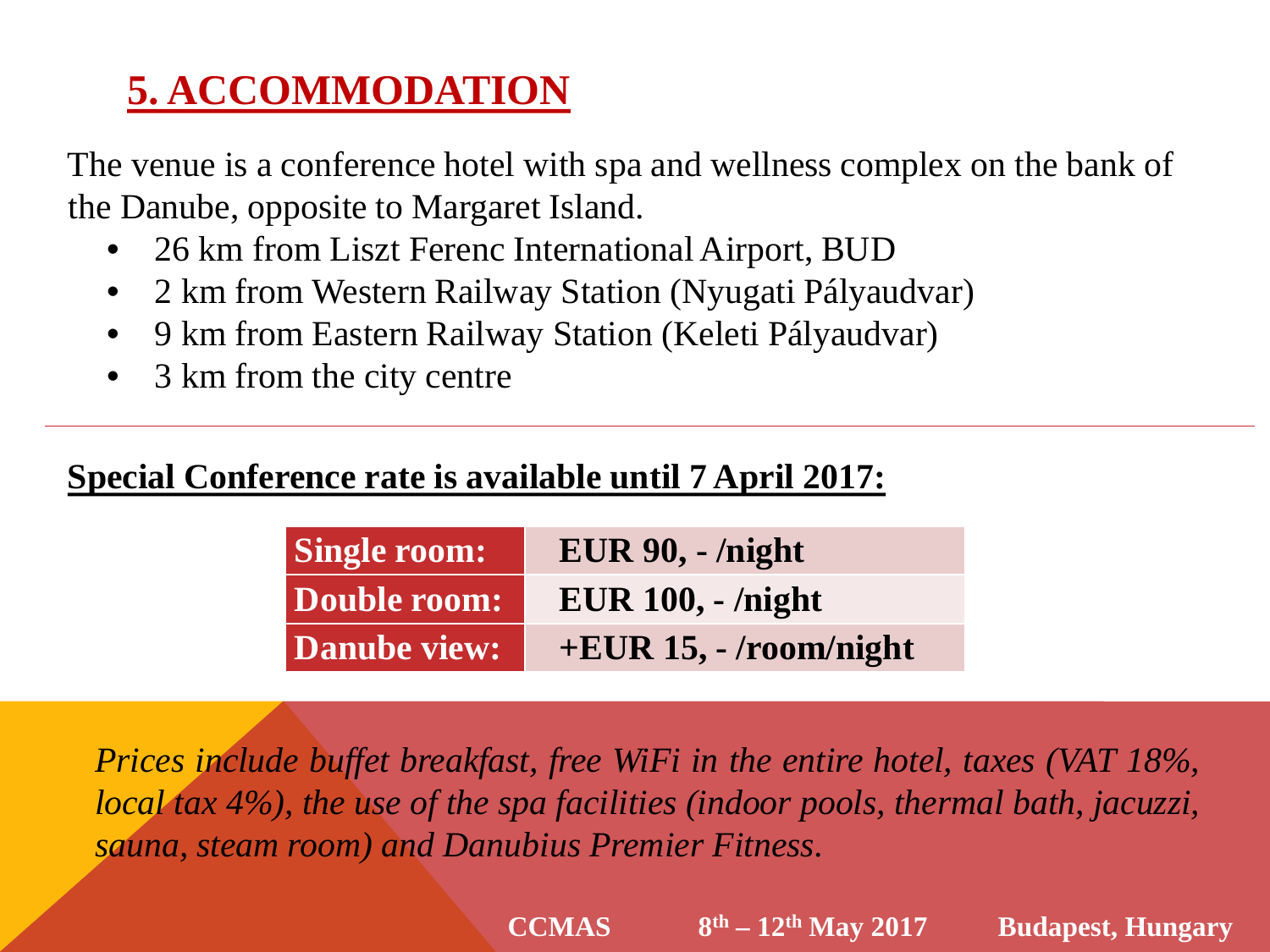The Budapest Liszt Ferenc Airport (Terminal 2A and 2B) is located approximately 16 kilometers southeast of the city centre. All terminals are accessible by public transport, private car, shuttle bus as well as by taxi. For further information visit: [www.bud.hu/english](http://www.bud.hu/english)

#### **a. Shuttle bus**

The transfer operates as a shared ride service, which means that passengers who are bound to the same direction, or are coming from the same direction to the Airport are escorted in the same vehicle. Reservations can be made in person at the AirportShuttle-Minibusz Desks or 24 hours before your flight departure via the internet online reservation system or by calling the Call Center at (+36 1 296 8555). For further information visit: [www.airportshuttle.hu/en](http://www.airportshuttle.hu/en)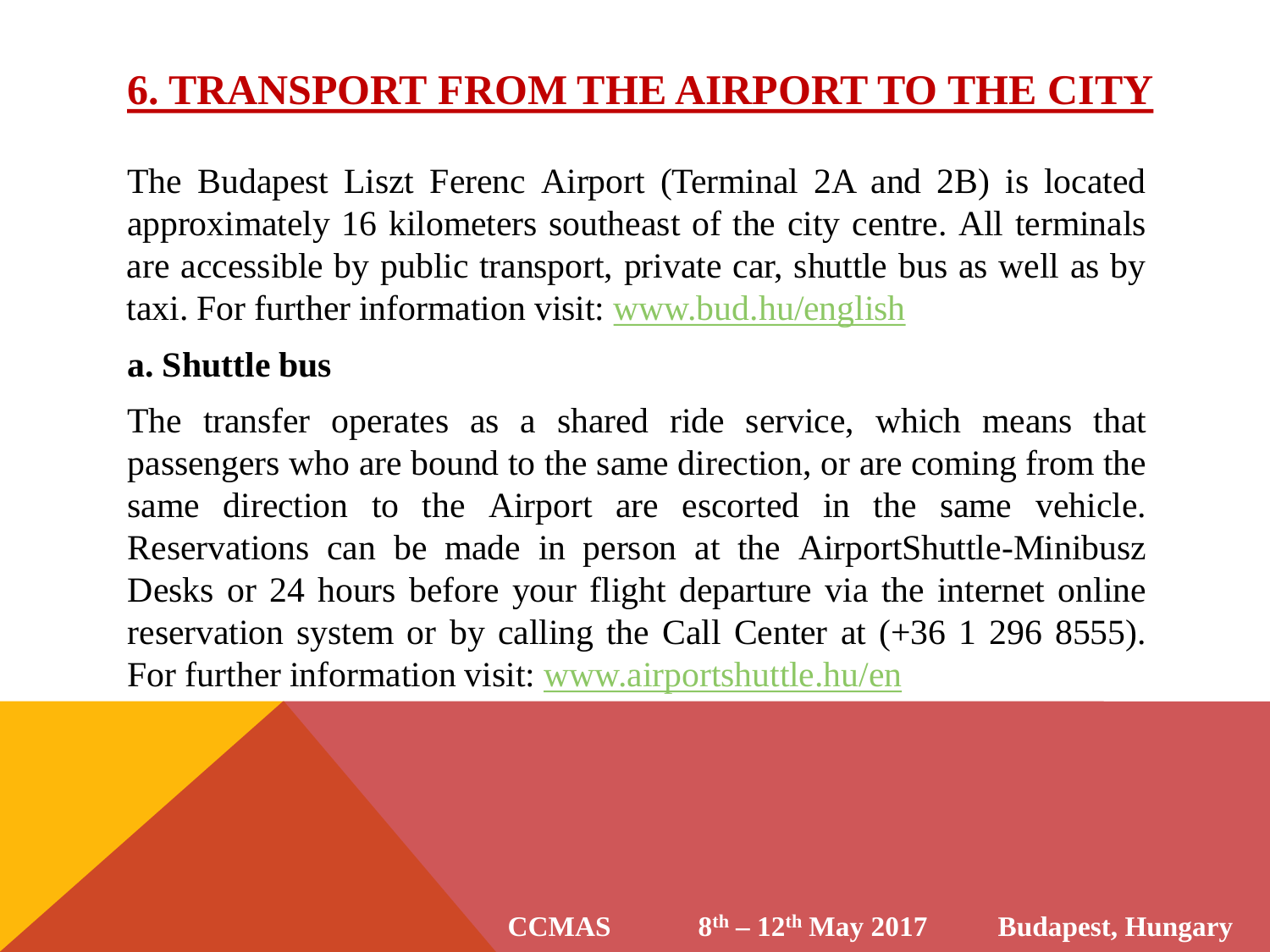#### **b. Taxi**

Recommendation: "Főtaxi" carries passengers at fixed fares from the Airport to any point of Budapest. International bank cards, credit cards are accepted for payment. For further information visit: [http://www.fotaxi.hu/taxi-budapest-eng.php?oldal=english-taxi](http://www.fotaxi.hu/taxi-budapest-eng.php?oldal=english-taxi-budapest)[budapest](http://www.fotaxi.hu/taxi-budapest-eng.php?oldal=english-taxi-budapest)

*Important: From 1 September 2013 a new Taxi Decree was introduced in Hungary regulating the price\* of the taxis at a fixed tariff of 280 HUF/Km (0.95 EUR/Km) in addition to the one-off basic fee of 450 HUF (1.50 EUR) and waiting fee.*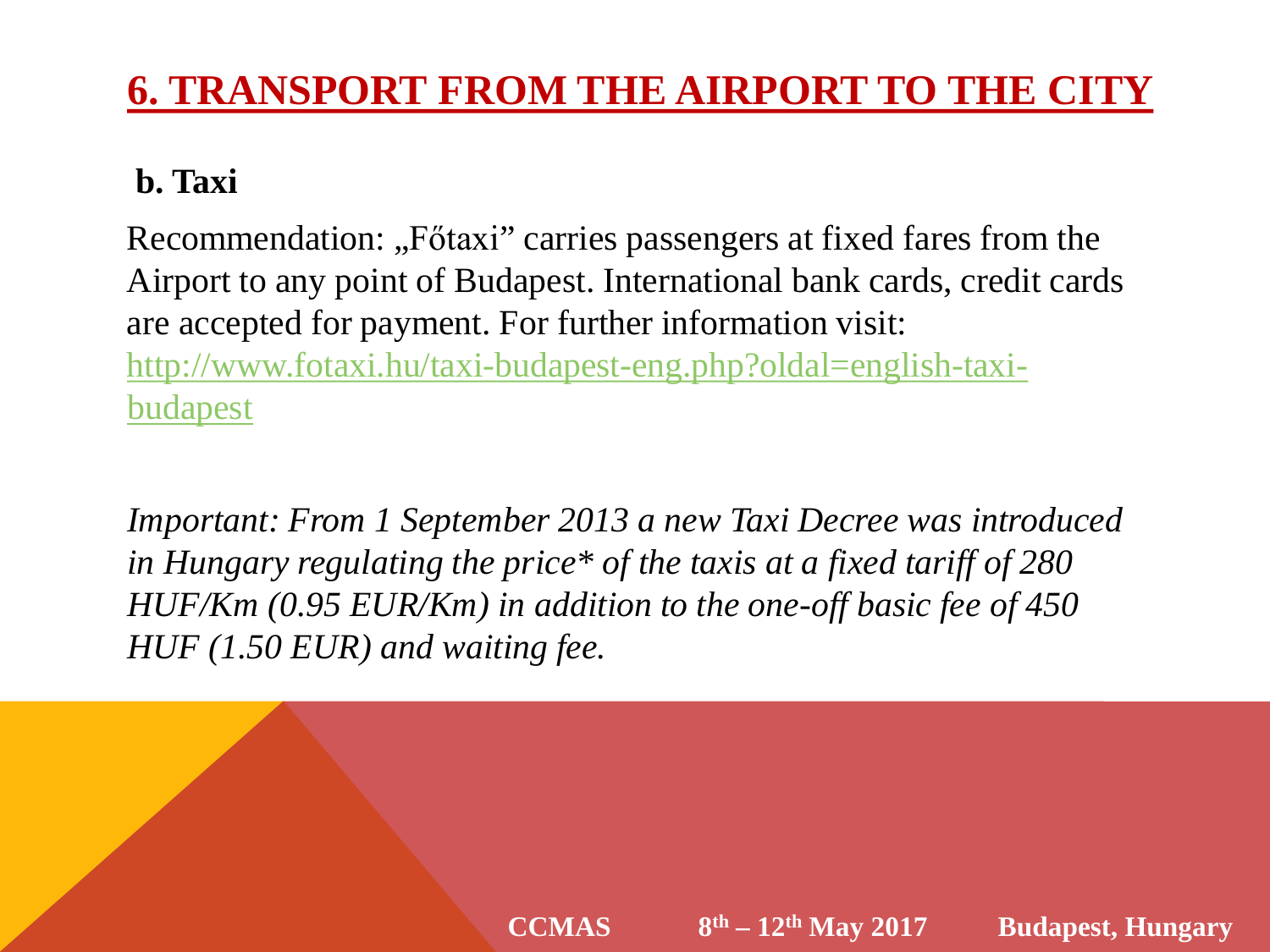#### **c. Public Transport**

The Airport is relatively well accessible by public transportation. Passengers are taken by a direct bus service (number 200E) from Terminal 2, to 'Kőbánya-Kispest' metro terminal. The service is relatively frequent and it operates from early morning (from 4.30 a.m.) to late at night (until 11:30 p.m.) (even after midnight) providing a link between 'Kőbánya-Kispest' and the Airport. (Further information: [http://www.bkk.hu/apps/docs/terkep/repter.pdf\)](http://www.bkk.hu/apps/docs/terkep/repter.pdf)

From 'Kőbánya-Kispest' take M3 (metro line number 3) with direction 'Újpest-Központ', which will take you to 'Dózsa György út' metro station. Get off and walk ahead on 'Dráva utca'. The Hotel will be at the 4<sup>th</sup> corner on the left.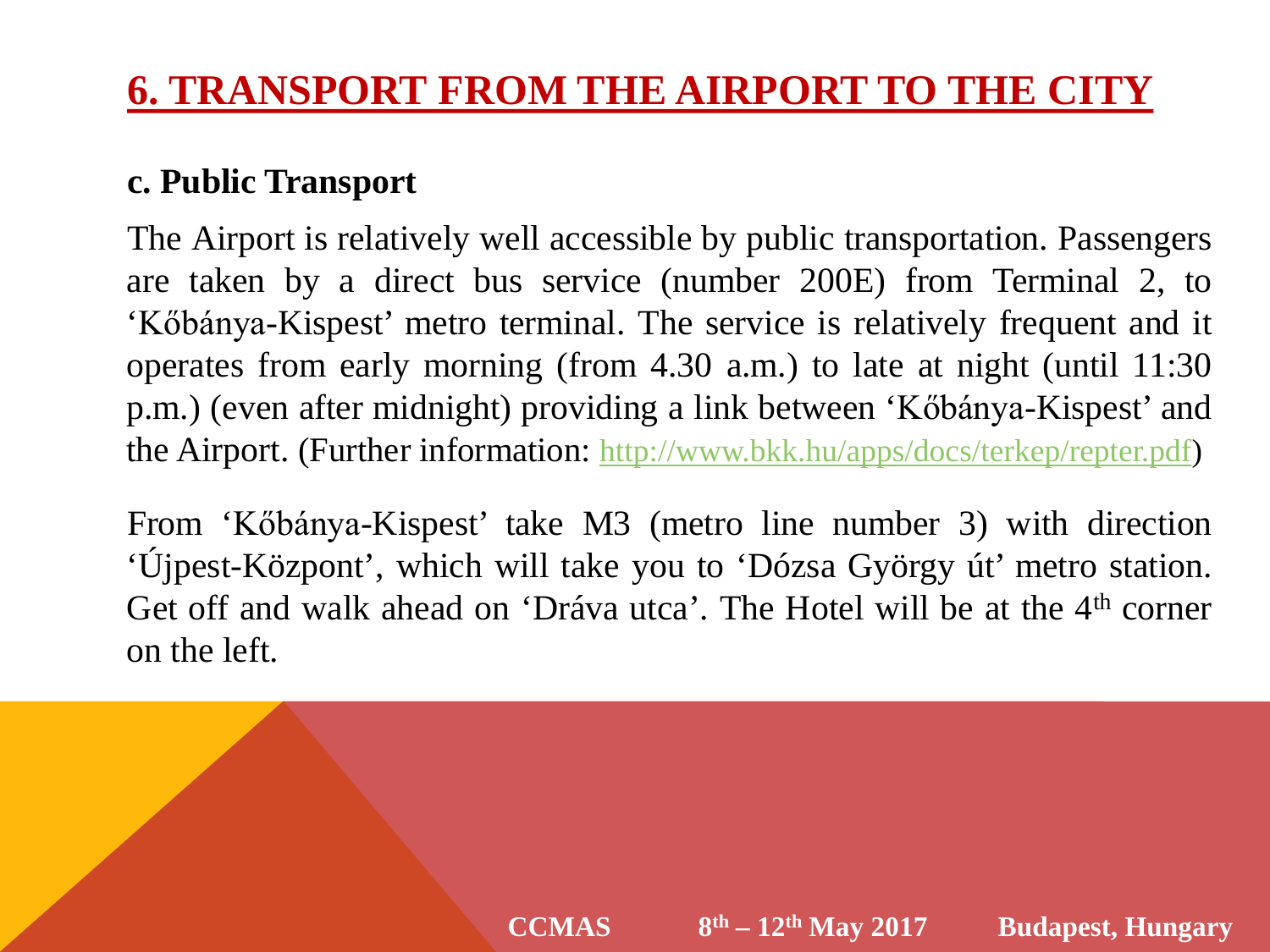Tickets for public transportation are available at the airport from BKK at its customer service points, from the post office, the newsagents (Relay) and from ticket machines at the bus stop. It is also possible to purchase a ticket from the bus driver for an increased price.

The post office is located on the mezzanine level of Terminal 2A, where 24 and 72 hour, weekly and monthly travel passes for Budapest public transport are also available.

Newsagents only sell single tickets, 10-piece ticket booklets and short section tickets.

At the Tourist Information – Budapest Info Point counters located on the arrivals levels of Terminals 2A and 2B, 24, 48 and 72-hour Budapest Cards are also available, which, in addition to numerous discounts, offer unlimited use of public transportation during the period of validity. For more information, please visit [http://budapest](http://budapest-card.com/en/)[card.com/en/](http://budapest-card.com/en/).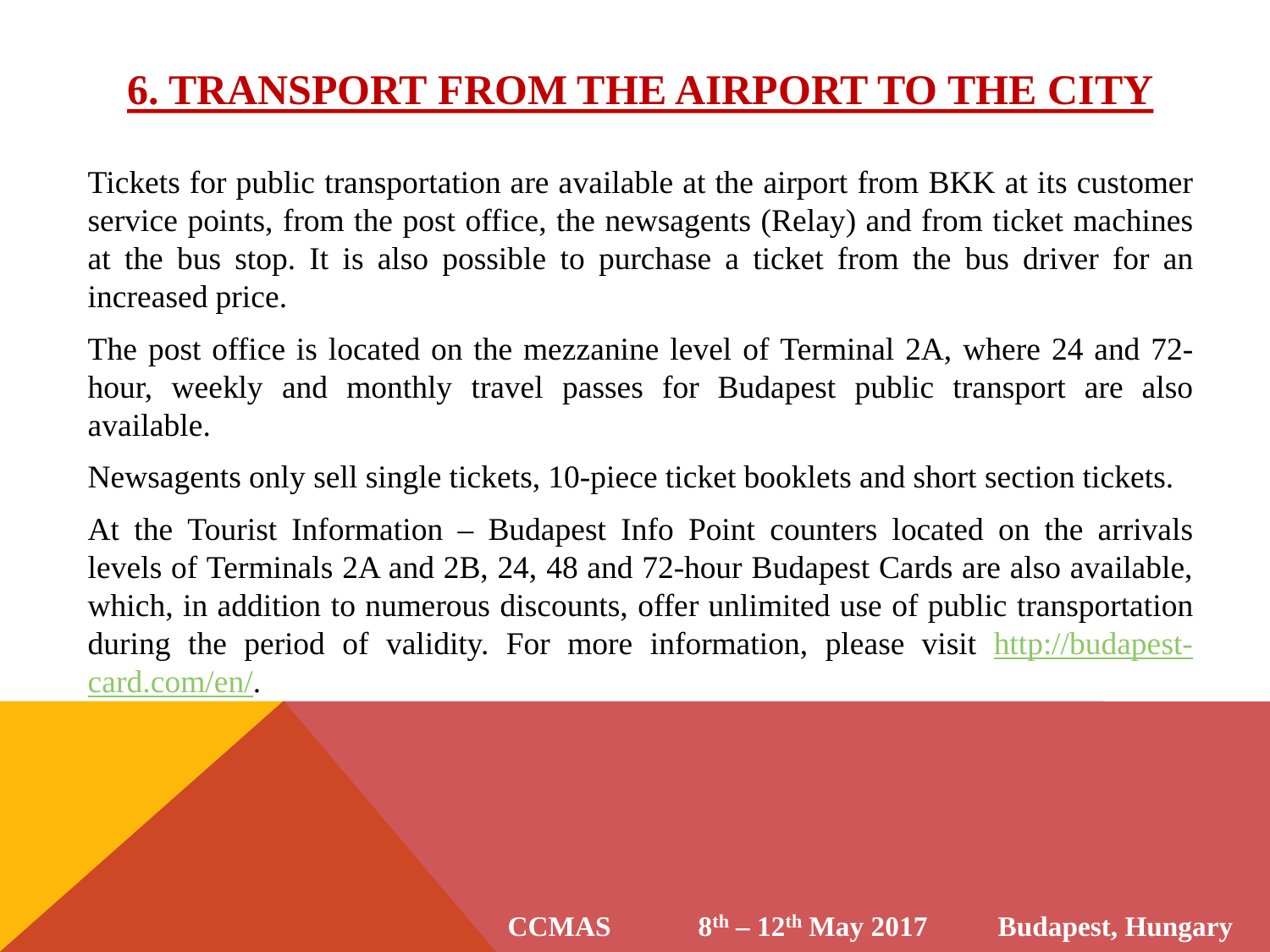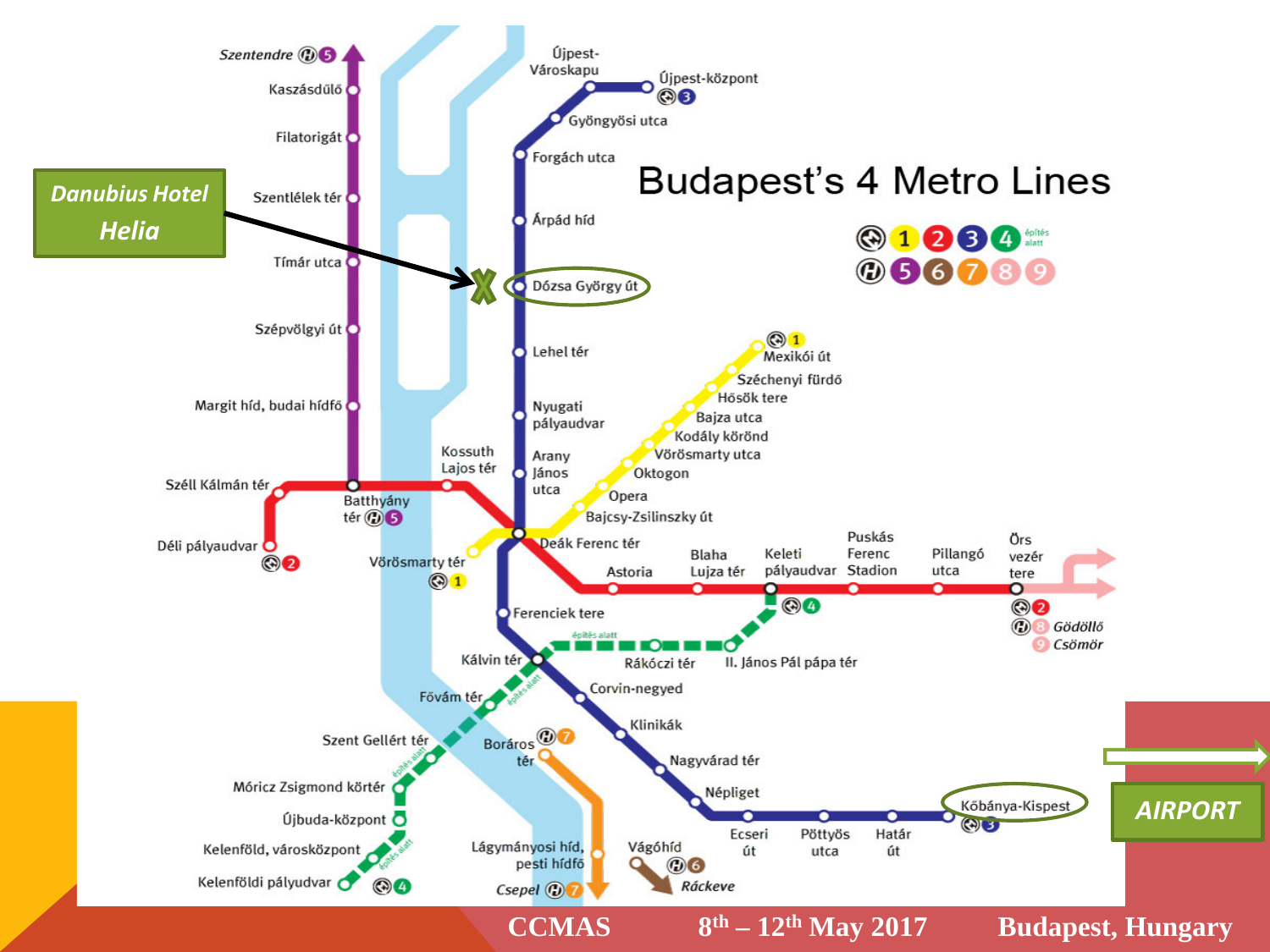

Coffee and tea will be provided during the meeting.

A reception for registered participants and accompanying persons will be held at Danubius Hotel Helia (**Jupiter Restaurant**) on **Monday 8th May 2017** at **7.00 p.m**.

## **8. INSURANCE**

The organizers are not responsible for accidents, losses and/or damages that may occur. Delegates are advised to obtain their own travel, medical, personal, accident and luggage insurance prior to departure.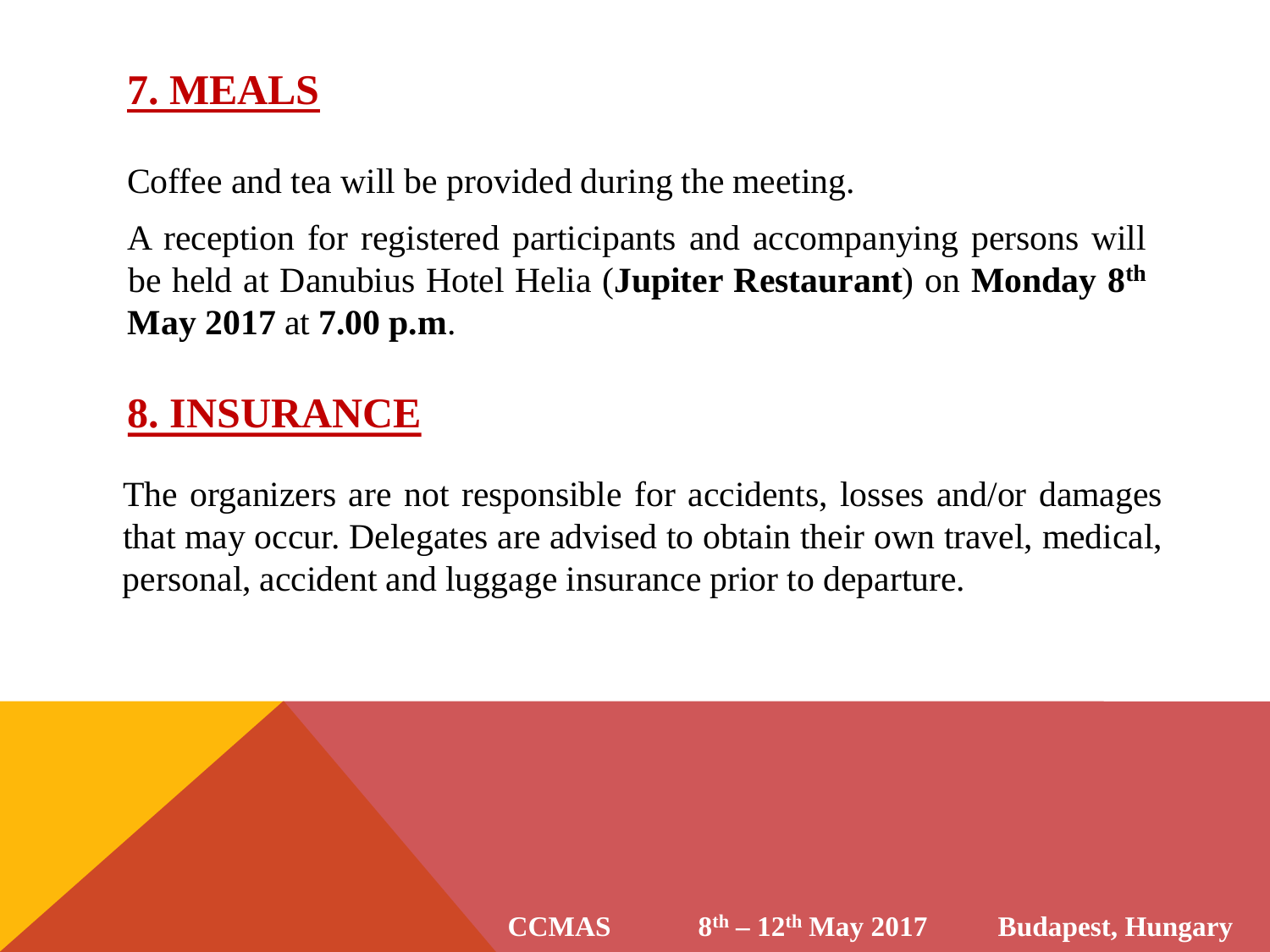## **9. VISA REQUIREMENTS**

Hungary is part of the group of Schengen Countries. Valid visa to any of those countries is automatically accepted in Hungary as well.

Participants who travel first time to Hungary and must have entry visa are advised to contact the Hungarian Embassy in their home country and enquire about the conditions and time required for obtaining visa, or download relevant information from: <http://konzuliszolgalat.kormany.hu/how-to-apply-for-visa>.

Those participants who would need endorsement letter from the organizers for the Hungarian Ministry of Foreign Affairs should provide the necessary information (name, affiliation, passport number) to the technical Secretariat of the CCMAS. Please, consider that for VISA request only an original, signed and stamped endorsement letter can be accepted, therefore it can last for some days to e-mail the letters. VISA process is suggested to start at least 6 weeks before the target date of entry to Hungary.